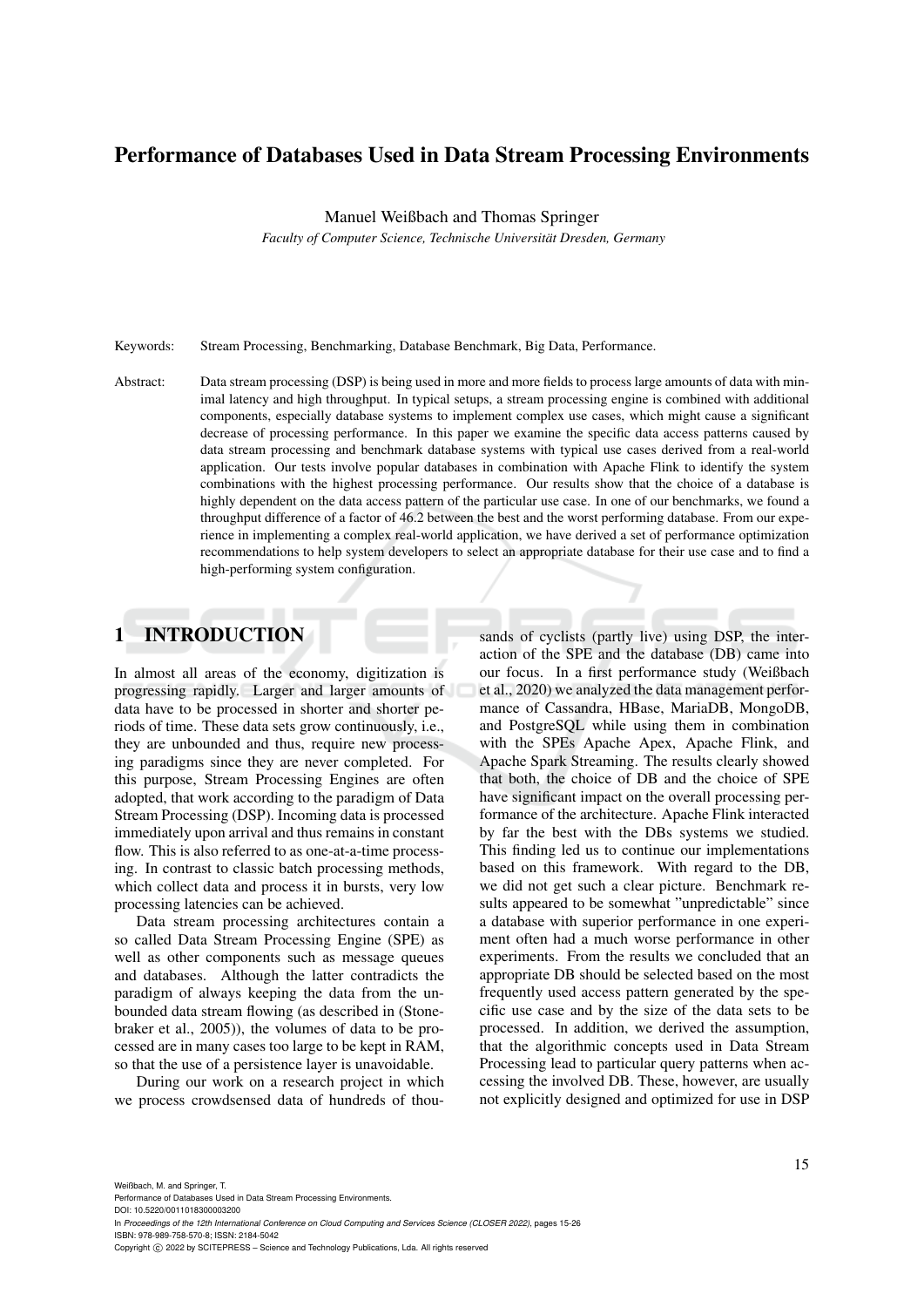environments. As a consequence, the processing performance of the DBs often falls short of expectations while different component compositions of SPE and DB interact better with each other than others. So far, our research in (Weißbach et al., 2020) only covered binary, non-typed data management, in which the DBs were only used as a pure storage medium and not for data analysis. To find out which DBs are best suited with respect to our sensor data processing use cases, we extended our benchmarking. In this paper, we present our research results on typed data management. Here, Apache Ignite, Cassandra, HBase, MariaDB, MongoDB, and PostgreSQL as well as the inmemory database Redis were included in the analysis. In addition, the in-memory data grid Hazelcast was tested as a cache and write buffer in combination with Cassandra, HBase, MariaDB, MongoDB, and PostgreSQL. All experiments were based on a DSP implementation for Apache Flink. During our work on this topic, we made many optimizations to achieve solid, high-performance data processing. At the end of the paper, we want to pass on our resulting knowledge in the form of recommendations for architecture design to help developers to achieve their goals more quickly. In summary, the following contributions are included in this paper:

- We illustrate and characterize the typical access patterns that arise from the use of windowing in DSP processing.
- With benchmarks based on a real-world sensor data processing use case we show which databases achieved the best performance for different access types and discuss why.
- We make fundamental recommendations for building a DSP architecture with an integrated database.

The paper is organized as follows. In section 2 we present related work dealing with database benchmarking and in section 3 the software systems used in our experiments. In section 4 we characterize the specific data access patterns we identified for DSP. In section 5 we describe our benchmark setup and in section 6 we present and interpret the benchmarking results. The lessons learned we derived from optimizing our DSP architecture and the related benchmarks are described in section 7. Finally, section 8 briefly summarizes the contents of the paper and provides information on our plans to continue the research.

## 2 RELATED WORK

The performance of SQL and NoSQL databases for Big Data processing has been investigated from various perspectives. The Yahoo! Cloud Serving Benchmark (YCSB) (Cooper et al., 2010) is frequently used to test storage solutions against predefined workloads. It is extensible in terms of workloads and connectors to storage solutions and can therefore serve as a basis for comparative benchmarks.

In (Cooper et al., 2010), YCSB was used to benchmark Cassandra, HBase, PNUTS, and MySQL as representatives of DBs with different architectural concepts. Hypothetical compromises derived from architecture decisions were confirmed in practice. Cassandra and HBase showed higher read latencies for highread workloads than PNUTS and MySQL, while the update latencies for high-write workloads were lower. While YCSB is designed to be extensible, the YCSB client directly accesses the database interface layer. Therefore, it does not provide facilities for an easy integration into a stream processing benchmark. Consequently, we have implemented our own test environment.

The authors of (Abramova and Bernardino, 2013) studied the impact of the data size on the query performance of MongoDB and Cassandra in non-cluster setups. A modified version of YCSB with six workloads was used. Their findings showed that as data size increased, MongoDB's performance decreased, while Cassandra's performance increased. In most experiments, Cassandra performed better than MongoDB.

In (Nelubin and Engber, 2013) a study of the performance of Aerospike, Cassandra, MongoDB, and Couchbase was presented with respect to the differences between using SSDs as persistent storage and pure in-memory data management. They also used the YCSB benchmark, with a cluster of four nodes. Aerospike showed the best write performance in distributed use with SSDs with ACID guarantees applied. The authors themselves state, however, that this result is partly due to the test conditions, which matched the conditions for which Aerospike was optimized.

The performance of the distributed NoSQL databases Cassandra, MongoDB, and Riak has been investigated in (Klein et al., 2015). A setup of nine production database servers optimized for processing medical data with a high number of reads and updates of single health records served as the basis for the study. Different workloads were tested using YCSB to collect results for both strong and eventual consistency. Cassandra and Riak showed slightly lower throughput for strong consistency (not all experiments could be run for MongoDB). The Cassandra DB provided best overall performance in terms of throughput in all experiments, but had the highest average access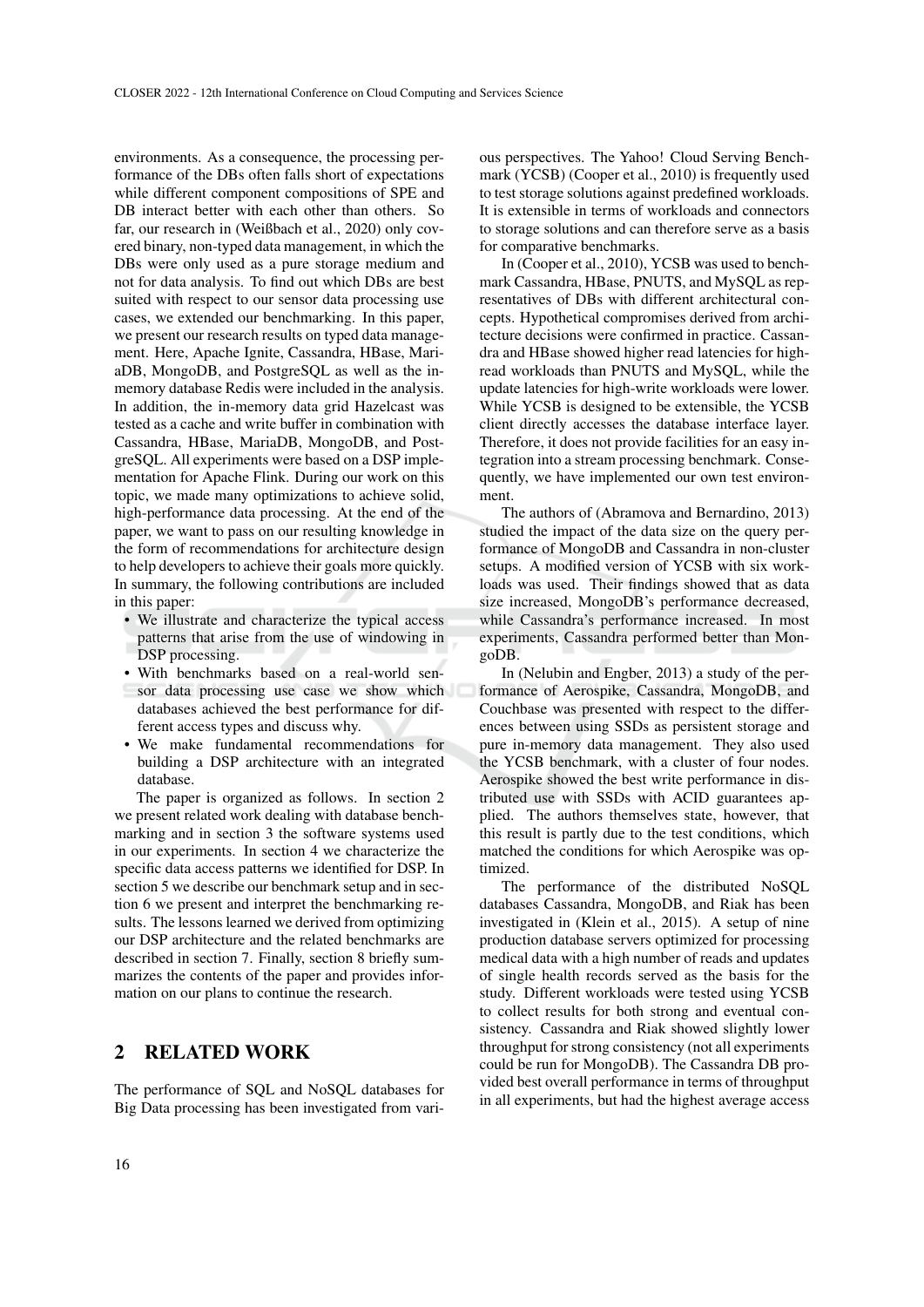latencies.

In (Fiannaca, 2015) the authors investigated which DB achieves the best throughput when querying events from a robot execution log. They examined SQLite, MongoDB, and PostgreSQL, and recommended the use of MongoDB because of its good throughput and usability for robot setups with a small number of nodes or only a single node.

Cassandra, HBase, and MongoDB were benchmarked in (Ahamed, 2016) with different cluster sizes for various workloads. Cassandra consistently delivered the lowest access latency and highest throughput, followed by HBase and MongoDB.

The performance of processing queries on mobile users' trajectory data was investigated in(Niyizamwiyitira and Lundberg, 2017) using three datasets from a telecom company. The study included Cassandra, CouchDB, MongoDB, PostgreSQL, and RethinkDB running on a cluster of four nodes with four location-based queries and three datasets of different sizes. Cassandra achieved the highest write throughput in distributed operation, while PostgreSQL showed the lowest latency and highest throughput in single-node setup. The lowest read latency was achieved by MongoDB for all query types, but it did not reach such a high throughput as Cassandra. Furthermore, it was found that the read throughput decreased with increasing data set size, especially for random accesses.

While all studies examined the performance of DBs in specific scenarios and domains, none of them explicitly addressed how well they perform within stream processing environments. To the best of our knowledge, there are currently no studies that explicitly address this topic. However, such a contextspecific view is highly important as the data stream processing leads to particular query patterns that may have a significant impact on the performance of the DBs. Thus, our study is conducted to fill this gap.

### 3 SOFTWARE

In the following, we introduce the used data stream processing engine, Apache Flink, and the database systems we studied.

Apache Flink is a DSP framework provided under the Apache license 2.0 that supports batch and stream processing in a hybrid fashion. Flink implements data processing based on an operator model that can be represented as a directed acyclic graph. The individual operators can hold different types of state information, depending on the require-

ments of the given use case, which is saved cyclically using checkpointing based on a persistent storage (e.g. HDFS or RocksDB). The operators of a Flink application are executed in TaskSlots on worker nodes, each of which has a TaskManager that handles the node's processing. For each application, there is a JobManager that controls the execution of the application and assigns corresponding tasks to the TaskManagers. In order to run Flink highly available, without a single point of failure, ZooKeeper is additionally required. The service is used to store status information of the JobManager so that it can be replaced after a crash. Flink applications can optionally be executed with at-most-once, at-least-once, or exactly-once error semantics. For our use case, we used exactly-once processing.

Apache Ignite is a distributed DB which was designed for high-performance data analysis. Ignite uses main memory as the primary storage medium and thus enables particularly fast data accesses, since there are no delays due to input and output operations for fixed memory access. The use of persistent memory is optional. In cluster mode, Ignite uses sharding to distribute datasets managed as key-value pairs among available nodes. The concept is based on the so-called "shared nothing architecture", in which all nodes of the cluster act completely independently and can perform their own tasks without the involvement of other nodes, since all the resources required are available locally. Ignite clusters consist of two different types of nodes, data nodes known as "servers", that can manage data sets and indexes and perform calculations on the data, and "client" nodes, which are used to establish connections between external applications and the data servers. Data is distributed across the cluster using the "rendevouz" hashing algorithm and, depending on the configuration, may be replicated as many times as desired or not at all. When a node joins or leaves the cluster, the data is rebalanced. Ignite provides various interfaces with different abstraction levels, which can be used to implement and use the DB in a variety of ways. For example, it is possible to communicate with the system on the basis of the SQL query language.

Apache Cassandra is a NoSQL DB that manages data according to the "wide-column store" concept. Data is stored and queried based on a keyvalue approach, whereby the data types of the stored objects can differ. Cassandra was developed for high scalability and reliability. Thus, the DB can manage data volumes of several petabytes across several thousand nodes and multiple data centers (Westoby,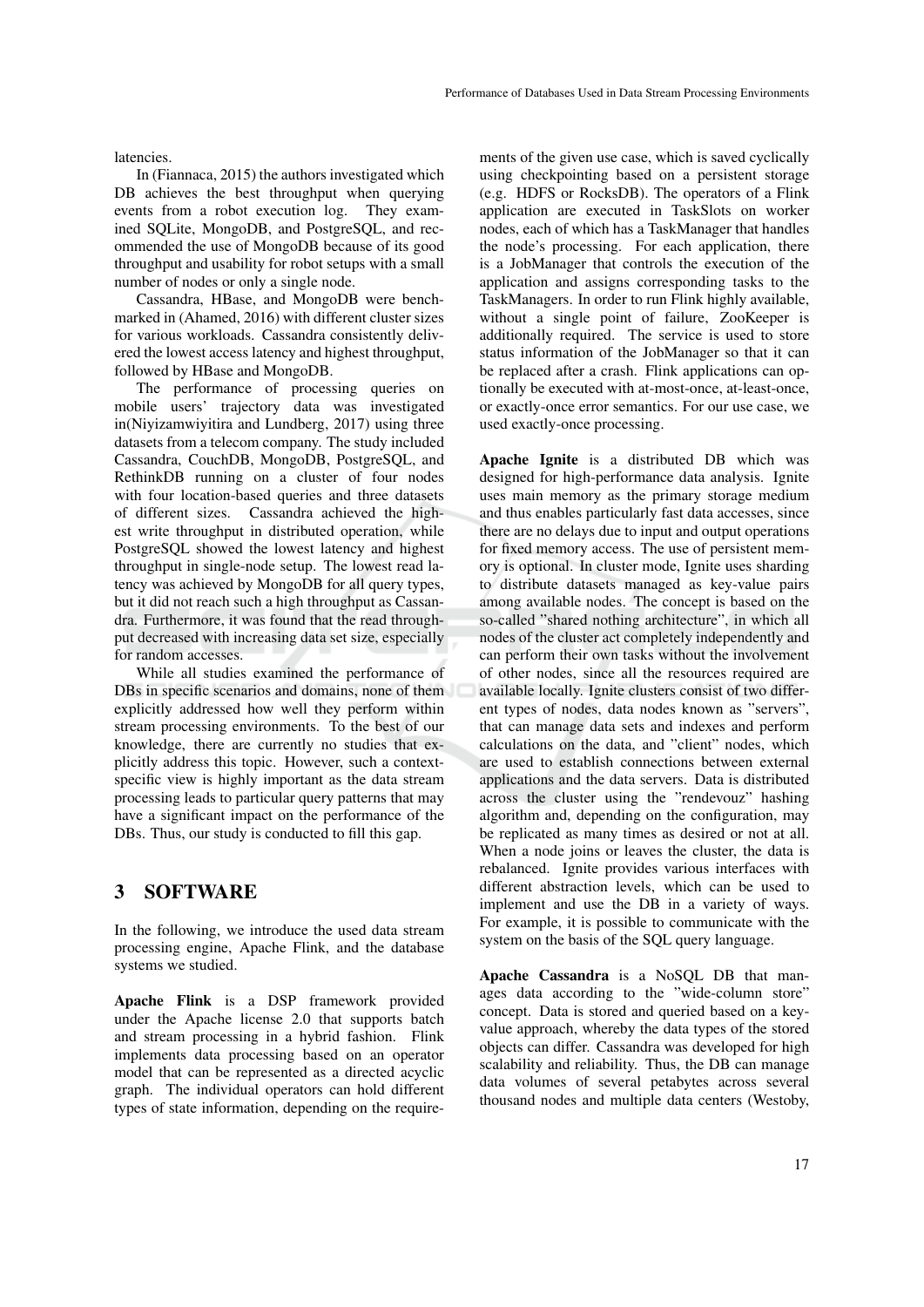2019). Cassandra supports various replication and sharding methods in which the data is distributed to the available nodes based on the hash sums of the key values of the stored data. From client side, the data can be managed using a custom query language called "Cassandra Query Language" (CQL), which is similar to SQL.

Apache HBase is a non-relational DB developed as part of the Hadoop project that manages data using Apache ZooKeeper and the Hadoop file system HDFS. HBase can be seen as an abstraction layer for HDFS that is intended to improve the performance for particular record sizes and access patterns. The processing approach is based on the "big table" concept introduced by Google in (Chang et al., 2008). The underlying file system, HDFS, manages data in blocks of a fixed size (64 MB by default). This results in an inefficient processing of smaller data sets, which often arise in sensor data management (our use case). HBase is optimized to solve this problem by efficiently managing small sets of data within large data volumes and by quickly updating frequently changing data. An HBase cluster consists of "master"- and "region"-servers. The former coordinate data and task distribution using ZooKeeper, the latter store data records, which are logically divided into "regions". A region contains a set of rows (DB entries) and is defined according to the range of key values of the contained entries. The regions are distributed across multiple servers in the cluster to achieve high read and write performance. Thus, both sharding and replication of the data takes place.

MariaDB is a relational DB that emerged as a fork from MySQL. Since the most widely used Linux distributions have replaced MySQL as the standard DB with MariaDB, it is now considered more important by the open source community than MySQL, which is not covered separately here. For distributed operation, the software extension "Galera" is used, which replicates all data synchronously to all nodes of the cluster (w/o sharding). There is no hierarchy between the servers. Multi-master operation takes place, in which both read and write requests can be made to all servers. A MariaDB cluster manages data in a transaction-safe manner according to the ACID criteria. A quorum-based communication protocol is used to ensure consistency. This means that the system state is always assumed to be correct when the majority of the servers in the cluster agree. To avoid so-called "split-brain" situations, in which half of the servers agree to one of two different system

states, the number of nodes should always be odd  $(2n + 1)$ . In this case, up to n servers can fail at the same time without any restrictions to the availability of the cluster. If too many servers (more than *n*) fail a majority decision is no longer possible and the remaining servers will not answer any queries until at least  $n+1$  servers are available again.

MongoDB is a non-relational, document-oriented DB in which data is managed in JSON-like documents. The storage scheme allows the construction of complex, nested data hierarchies, which can, however, be managed and queried in a clear and targeted manner on the basis of indices. Data distribution uses sharding and replication mechanisms. A cluster consists of three different software components: the "Mongos", which distribute incoming requests, the "Shards", which manage so-called "replica sets" and the "Config" server, which manages and provides metadata for the cluster and configuration for the replica sets. A replica set contains a quantity of data that is distributed to any number of shards. How exactly the data is distributed can be freely configured using the Config server and corresponding hash functions. Incoming queries cannot be addressed directly to the shards, but must always be forwarded via the Mongos first.

PostgreSQL, like MariaDB, is a classic relational DB that processes data in a transaction-safe manner according to the ACID principles. PostgreSQL can be used as a DB cluster on the basis of a master-slave approach, in which read queries can be made to all nodes and write queries exclusively to the master node, which thus represents a single point of failure. Multi-master operation, similar to MariaDB, can be enabled on the basis of (commercially distributed) third-party extensions, but was not investigated in this work.

Redis is an in-memory DB and therefore not really suitable for our use case. Nevertheless, it can be assumed that Redis achieves the best throughput and latency values in all benchmarks or is only beaten in this respect by DBs that also feature in-memoryprocessing. Redis thus provides baseline values for the metrics under consideration and shows the costs of persistent data storage in comparison to the other DBs. Redis manages data as key-value pairs. The software runs in only one thread at a time and thus does not take advantage of modern multi-core processors. Redis can be operated as a DB cluster with up to 1,000 nodes, with data distributed to the nodes by means of sharding and replication.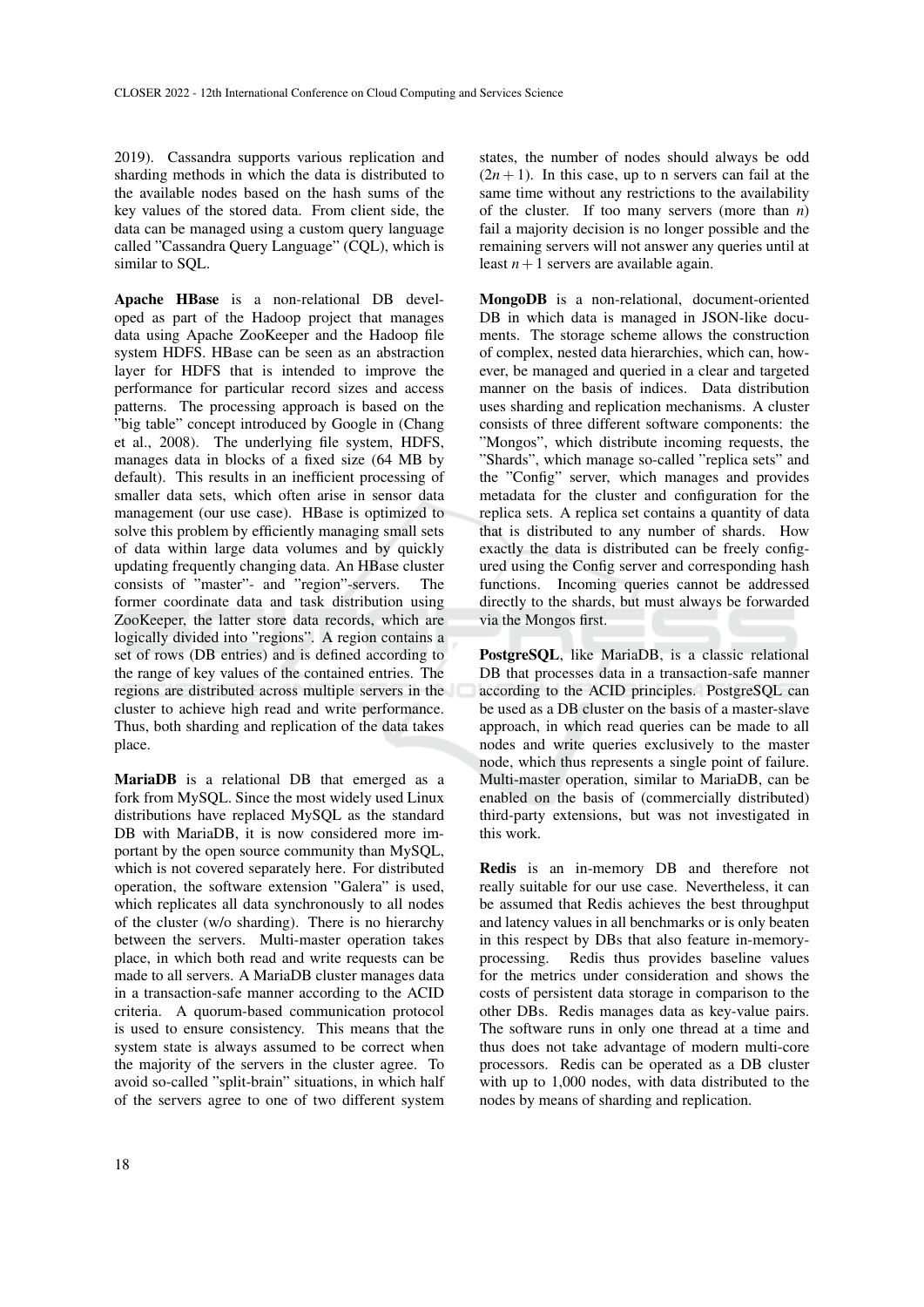

Figure 1: Operator graph of the test application.

Hazelcast is an in-memory data grid, i.e. a distributed system in which the nodes of the cluster combine their available RAM virtually to enable fast data exchange for applications without using solid-state storage. Hazelcast can thus be used as an in-memory DB. However, as practiced in this study, it is also possible to implement Hazelcast as an additional abstraction layer to extend an application with a distributed cache for DB queries. For this purpose Hazelcast provides appropriate programming interfaces. These are used to define how the software can persistently store data and load existing data. The system can be combined with any data source, such as DBs, file systems or REST interfaces. In the course of implementing the application logic for a given use case, there is no longer a direct connection to the DB system used. Instead, all calls are handled via the interfaces of Hazelcast, which maintains the loaded DB contents in memory for fast access. Changes are made in main memory and asynchronously persisted in the connected DB. Hazelcast is highly scalable and the architecture contains no single point of failure. A variety of components are provided to integrate Hazelcast into software projects. Hazelcast was combined in this research series with all DBs that do not provide main memory-based data processing themselves (apart from query caches): Cassandra, HBase, MariaDB, MongoDB and PostgreSQL.

#### 4 DATABASE ACCESS PATTERNS

In this section we explore the specific data access patterns that the concepts typically used in DSP generate to the connected system components. This will be demonstrated here briefly with an example.

Figure 1 shows the operator pipeline of a simple DSP application that produces data points in a generator and then groups them based on a key value contained in these points. The reduce operator receives multiple data points and combines them to a new data point of the same object type. How the reduce operation is implemented in detail is not important for this example, but for instance, the data points could contain integer values, which are simply summarized by the reducer to create the resulting objects. Subsequently, the reduced data points are passed to a sink,

which persists the results (for example, by logging them or writing them to a DB). This processing can be optionally done with or without windowing.

In our example, the generator was set to emit 100 data points per second. Figure 2 shows the resulting throughput for the three operators per tenth of a second when no windowing is used. Figure 3 shows the windowed version accordingly. There is no difference visible concerning the generator, but there is for the reducer. If no windowing is used, the reducer combines two input elements at a time and then passes them on to the sink, which receives a stable data stream. With windowing, the reducer does not combine two elements at a time, but all elements of the given window and outputs only one total result for each window (here once per second). Depending on the key distribution in the input data stream, there are (few) less processing steps necessary, so the throughput of the reducer drops at the end of each window (every one second), which explains the cyclic pattern in the figure. Consequently, the sink operator only receives data points when the reducer has just completed a window, cyclically at intervals of one second and idles the rest of the time. Considering that each of the operators may access DBs and other external services, it becomes clear that the resulting request patterns are strongly influenced by the concepts of DSP. In the present example, the windowing has a great influence on the temporal distribution of the accesses and it also leads to an aggregation of data points. The keyBy() function as well as the amount of different key values in the data stream also influence the amount of elements arriving at the sink every second and thus the number of write operations triggered in a window. In conclusion, the access patterns triggered by DSP processing are typically characterized by cyclic accesses in which larger numbers of requests are transmitted. If multiple processes, for example windowing operations, are running in parallel, these patterns can overlap and possibly lead to "chaotic" access sequences with poor resource utilization and to race conditions. Since there are these very special initial conditions for the use of DBs in DSP applications, we decided to further investigate their performance in a context-specific manner.

#### 5 BENCHMARK SETUP

Our investigation included four complementary workloads with different DB access patterns, whose structure was based on a use case from our research project, which is a typical real-world scenario from the field of sensor data analysis. Within this use case,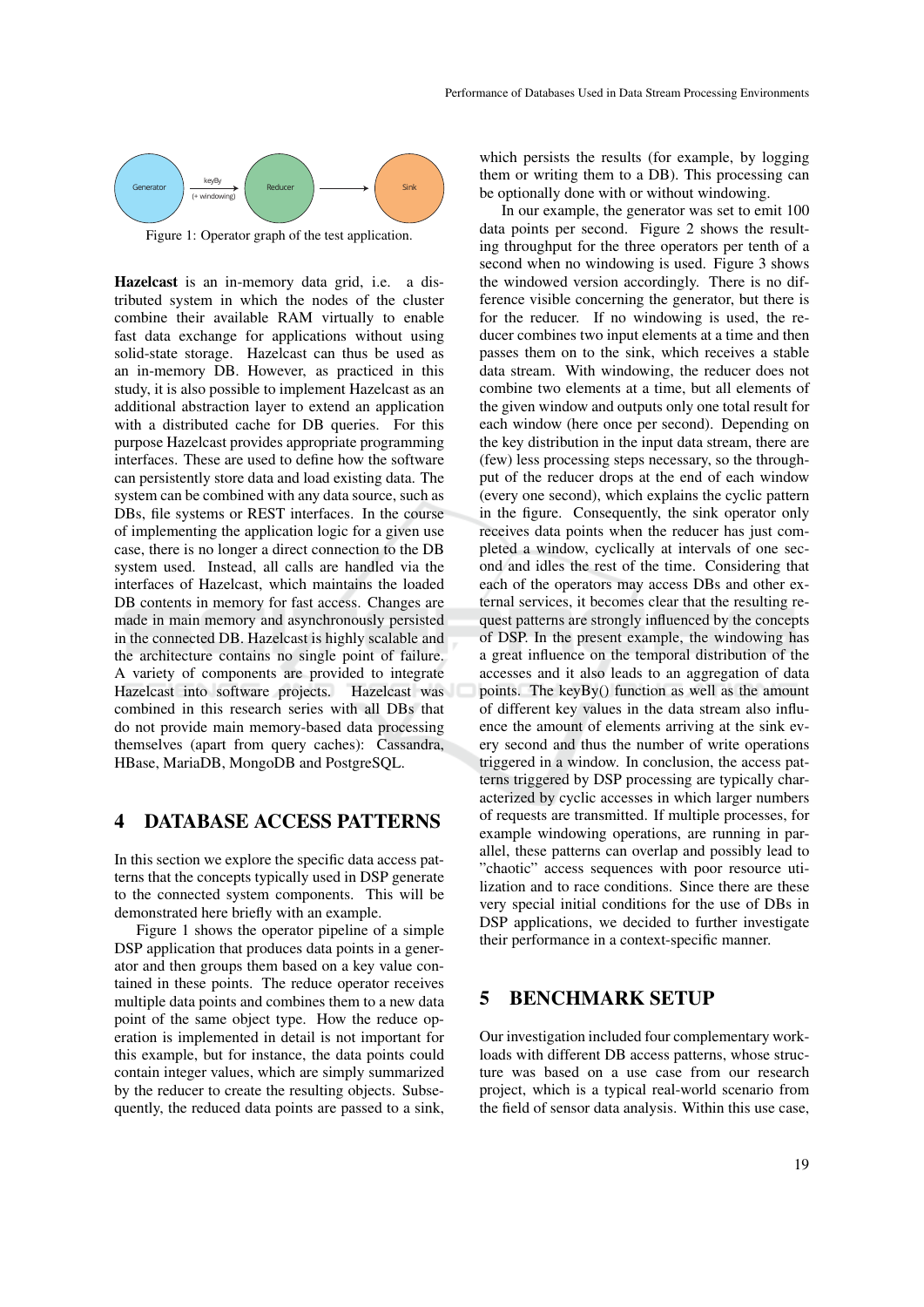

Figure 2: Throughput of the generator, the reducer and the sink per tenth of a second when executed without windowing.



Figure 3: Throughput of the generator, the reducer and the sink per tenth of a second when executed with windowing.

heat maps are generated and continuously updated based on GPS measurements of cyclists. Municipal traffic planners from all over Germany can access the maps using a web portal. The workloads were designed to examine the performance of the DBs with respect to specific access types (insert, update, random read), as our previous research in (Weißbach et al., 2020) showed that their performance usually differs depending on these.

All experiments were performed on the server cluster shown in figure 4, while taking care of an equal technical baseline. Since the goal of the investigations was to find out which DB is best suited for our use case and interacts best with the chosen SPE Apache Flink, the implementations used the provided DB interfaces that were best suited to build a high-performance workflow. All system components were configured according to the official instructions and guidelines provided by their developers. Since the DBs follow different data management concepts and provide different interfaces, the implementation variants differ to some extent.

The workloads are implemented in such a way that the DB used (in the last operator) is always the slowest architectural component, making it the processing bottleneck. Consequently, the DB controls the overall throughput of the application by means of backpressure mechanisms. This means the stream processing engine adjusts the processing rates of the individual operators to the maximum processing speed of the slowest operator in the processing chain.

In the following sections, the four benchmarks are described in detail.

#### Workload 1: Heatmap Generation

Figure 5 shows the operator pipeline of Workload 1. The implementation is based on the production code of the use case. So-called "trips" serve as input data. Each trip contains the GPS points (recorded with a frequency of 1 Hz) of a recorded bicycle ride as well as metadata. For the benchmark, 14,409 trips were exported into an efficiently readable binary file, which is read in by the "File Source" operator. The MapToHeatmapCell operator calculates a geographic hash value for each GPS point included in a trip and emits a HeatmapCell object that assigns the number of crossings made to this hash value (initial value: 1). The data stream is grouped in the KeyByCellIndex operator using the geographic hashes before the HeatmapAggregation operator determines the total number of crossings and updates the corresponding value in the HeatmapCell object. The HeatmapExporter stores the hash value, the crossings count, and an event timestamp in the DB. Both the geographic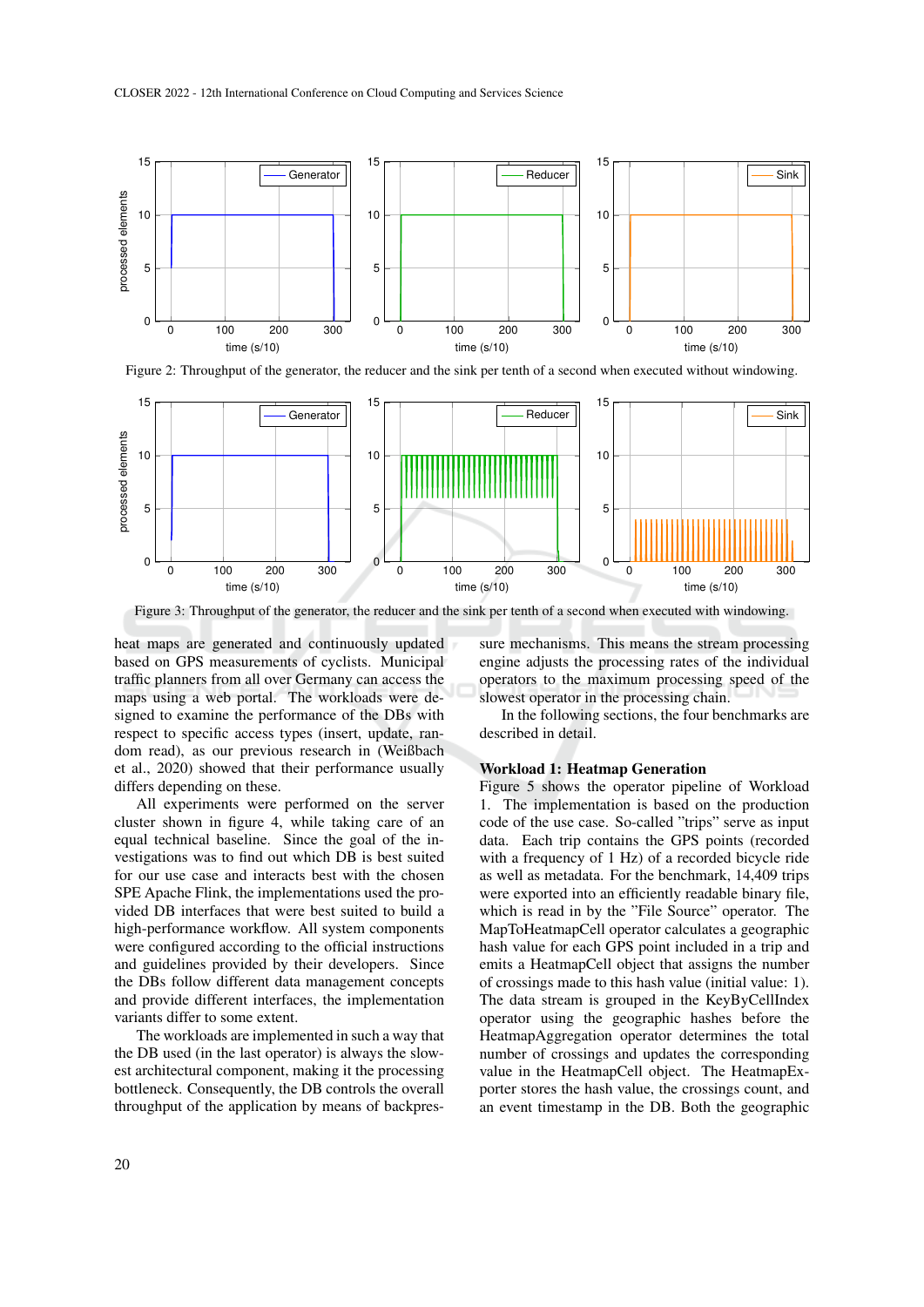

Figure 4: Benchmark deployment.



Figure 5: Operator graph for workload 1.



Figure 6: Operator graph for workload 2.

hash and the timestamp are used as indexes. This benchmark primarily provides information about the application's write performance during random access. –INC

#### Workload 2: Heatmap Copy

The second workload also examines the application's write performance, but with sequential access behavior. As shown in figure 6, an already existing heatmap DB is read from a (PostgreSQL) source DB and copied to the target DB. In total, the source contains 418,239,564 entries.

#### Workload 3: Realistic Queries

Workload 3, shown in figure 7, examines the performance of the system in querying the stored heatmap information. For this purpose, a visualization tool of the research project was modified to export all DB queries into an efficiently readable binary data format. The resulting file is used by the Flink



Figure 7: Operator graph for workloads 3 and 4.

application as a source dataset. It contains 1,292,600 entries generated by six users over a 10-hour usage period. The dataset thus contains realistic query patterns, which include a lot of duplicate queries, as the users repeatedly viewed the same map sections in the same resolution while working with the heat map. The benchmark thus examines the performance of the application in random data access, whereby an efficient data caching yields large performance benefits.

#### Workload 4: Random Queries

Workload 4 is similar to Workload 3, but the input data set contains a randomly generated query pattern without any duplicates. The benchmark examines the read performance of the architecture when random access is used, whereby data caching should not provide notable performance benefits.

### 6 BENCHMARK RESULTS

In total, we performed 152 experiments, in each of which the processing time, the achieved throughput, the end-to-end processing latency, the 95th percentile of the processing latency, the DB access latency, the 95th percentile of the DB access latency, the CPU utilization, the RAM utilization, the network utilization as well as the persistent storage utilization resulting from the experiments were measured. Due to the amount of data and resulting diagrams, only those metrics will be discussed in the following from which relevant statements about the performance of the considered systems can be derived or which show noteworthy peculiarities. Throughput values mentioned or shown in the diagrams are mean values.

### 6.1 Preliminary Remarks

At this point, it should be noted once again that this is not a "classical" DB benchmark. The goal of the study was to determine how good the tested DBs perform when they are used in a DSP environment and to what extent they are suitable for sensor data processing use cases. Consequently, the results presented in the following provide information about the suitabil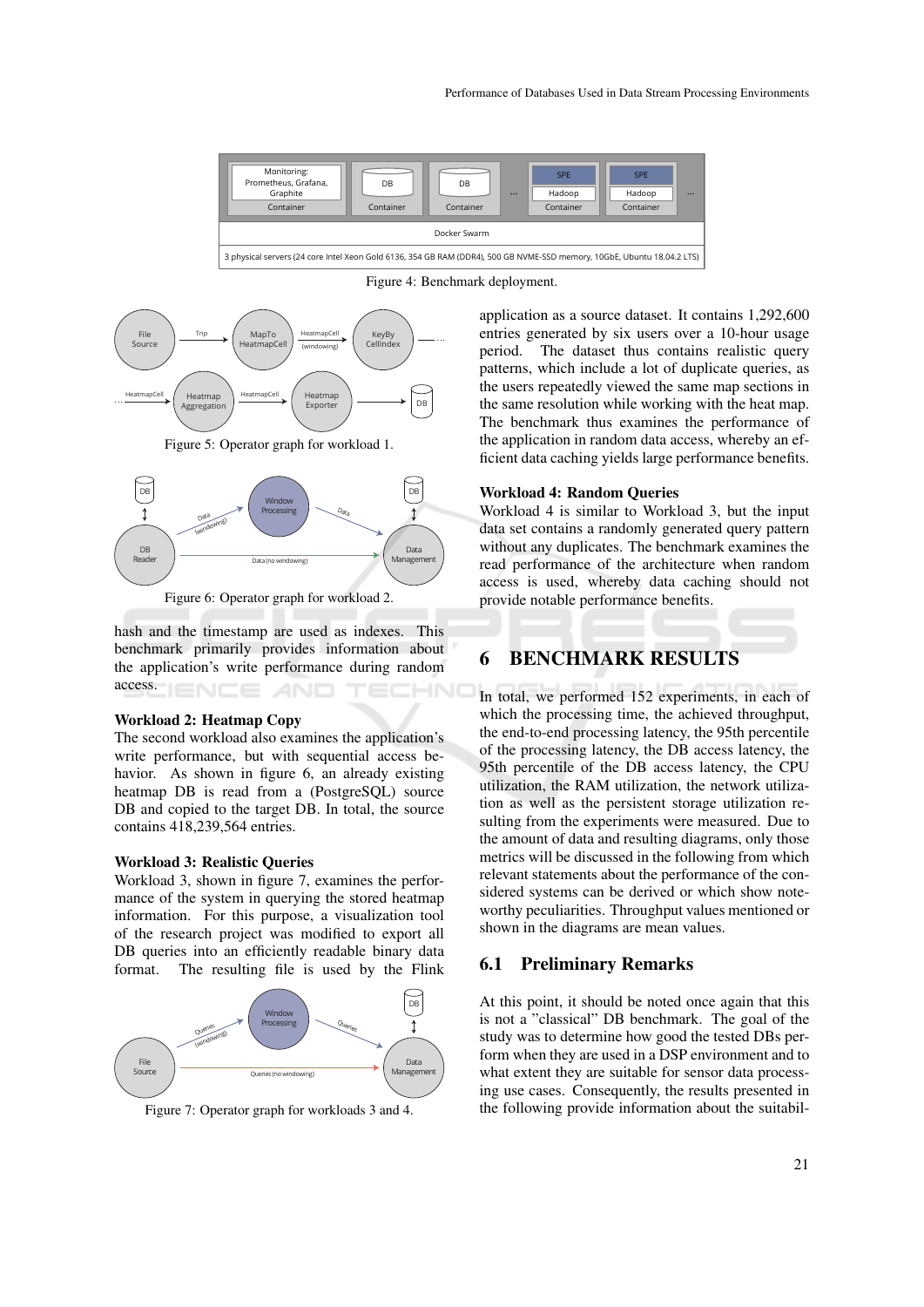ity of the systems for this application area, but are not representative for other fields.

### 6.2 Workload 1: Heatmap Generation

The diagram on the left in figure 8 shows the throughput achieved when processing workload 1 with and without windowing. As expected, the Redis in-memory DB achieves the highest throughput (270,479 tuples/s). When processing the data without windowing, the DBs achieved higher throughput values when Hazelcast was used than when they were operated individually. The effect can be explained by the fact that Hazelcast already acknowledges the write operations as successfully performed when the data has been stored in main memory. The data is then transferred to the underlying DBs asynchronously. Hazelcast thus acts as a write buffer here, which is beneficial for the write throughput. It is also noteworthy that Hazelcast achieves the highest throughput with MariaDB (242,013 tuples/s), as exactly this DB shows up the lowest throughput in standalone mode (29,372 tuples/s). Hazelcast writes new data to the connected DB cyclically every 5 seconds. Apparently, the Galera-based MariaDB cluster copes much better with this access pattern than with the original access pattern of the streaming application. From this it can be concluded that by using Hazelcast (or another inmemory data grid) for buffering, a change in the write pattern can be achieved, which can lead to higher processing performance in DSP, since the pattern created by the in-memory data grid is one that the DB can better handle.

If windowing is used, the measurement results of the system compositions with Hazelcast vary significantly. MongoDB even achieved worse throughput values than in independent operation. The cause of this behavior is the overlapping of the cyclic processes of the DSP processing with the also cyclically performed data write-out through Hazelcast. This results in an inefficient use of resources and sometimes full utilization of the hardware.

Apart from the use of Hazelcast, PostgreSQL (139,552 tuples/s without windowing, 110,905 tuples/s with windowing), HBase (135,145 tuples/s w/o w., 108,003 tuples/s w/ w.) and MongoDB (120,226 tuples/s w/o w., 82,950 tuples/s w/ w.) delivered the best measurement results in both test variants. Cassandra (41,626 tuples/s w/o w., 38,890 tuples/s w/ w.), Ignite (35,472 tuples/s w/o w., 33,780 tuples/s w/ w.) and, as already mentioned, MariaDB (29,372 tuples/s w/o w., 32,363 tuples/s w/ w.) were far behind. The comparatively low data throughput of Cassandra is noteworthy to the extent that this DB de-

livered the best measured values when inserting and updating small binary data sets in our previous study (presented in (Weißbach et al., 2020)). This makes clear that the results of these investigations cannot be transferred to the management of typed data considered here.

### 6.3 Workload 2: Heatmap Copy

When copying the heatmap data, all DBs achieved higher throughput values than in the heatmap generation with and without windowing, as the right diagram in figure 8 shows. Accordingly, our measurement results show that the processing latencies were also lower for all DBs. This is due to the fact that the data was processed sequentially, whereas the previous workload used random DB accesses. In addition, only inserts (and no updates) were performed in this benchmark.

Again, this access pattern shows large performance differences in terms of processing with and without windowing. As expected, Redis shows the highest throughput and lowest latency values for both variants. Omitting Redis, if no windowing is used, the highest throughput values can be achieved with Hazelcast for this experiment. The in-memory data grid performed best in combination with HBase (338,532 tuples/s). With windowing, a similar behavior was observed with one exception (PostgreSQL). The best measurement result in terms of throughput was achieved by the combination of Hazelcast and MariaDB (184,812 tuples/s).

When looking at the DBs in individual use, PostgreSQL (189,542 tuples/s), MongoDB (133,005 tuples/s) and HBase (106,869 tuples/s) generated the highest throughput values without windowing in the experiment variant. With windowing, the ranking was quite similar: PostgreSQL (141,409 tuples/s), HBase (120,690 tuples/s), MongoDB (87,379 tuples/s). MariaDB, Cassandra and Ignite achieved comparatively low throughput values.

# 6.4 Workload 3 and 4: Realistic and Random Queries

On the left, Figure 9 shows the throughput achieved when processing real DB queries, and on the right, the result for the randomized queries.

Two characteristics catch the eye immediately when looking at the diagrams: Contrary to expectations, Redis did not achieve the highest measured values, and the results of the relational DBs PostgreSQL and MariaDB stand out clearly. Both observations are attributable to the number of accesses required for the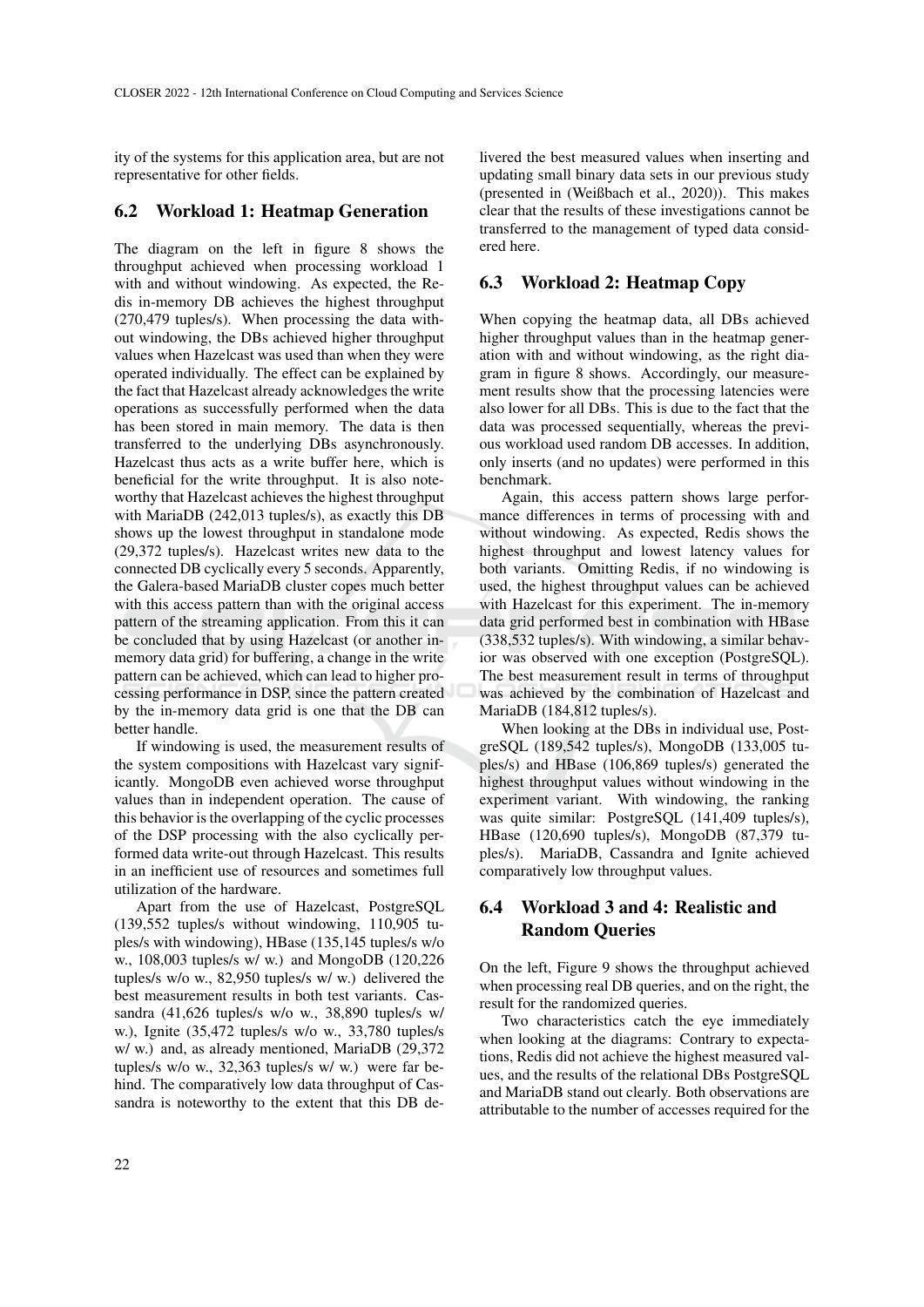

Figure 8: Throughput achieved by the investigated databases for workload 1 (left) and workload 2 (right).



Figure 9: Throughput achieved by the investigated databases for workload 3 (left) and workload 4 (right).

data queries in particular. Each of the implementation variants was adapted to the conditions of the use case and implemented and configured on the basis of the official documentation and best practice procedures. However, the interfaces of the DBs differ greatly. For example, most of the systems studied operate on a key-value data management basis, where access to multiple attributes usually requires multiple DB queries. In addition, it is not possible in all DBs to request multiple entries with a single query. With relational DBs, which usually store individual entries (table rows) as a contiguous data set, all required attributes can be loaded with one read operation and multiple queries can be made. This leads to a significant reduction of the DB queries, which is the reason for the performance advantage of relational DBs.

A comparison of the two diagrams also makes clear that the high processing performance of MariaDB in the first benchmark (55,135 tuples/s w/o w., 40,842 tuples/s w/ w.) can be attributed to the efficient caching mechanisms of the DB. In the second experiment, MariaDB's throughput dropped signifi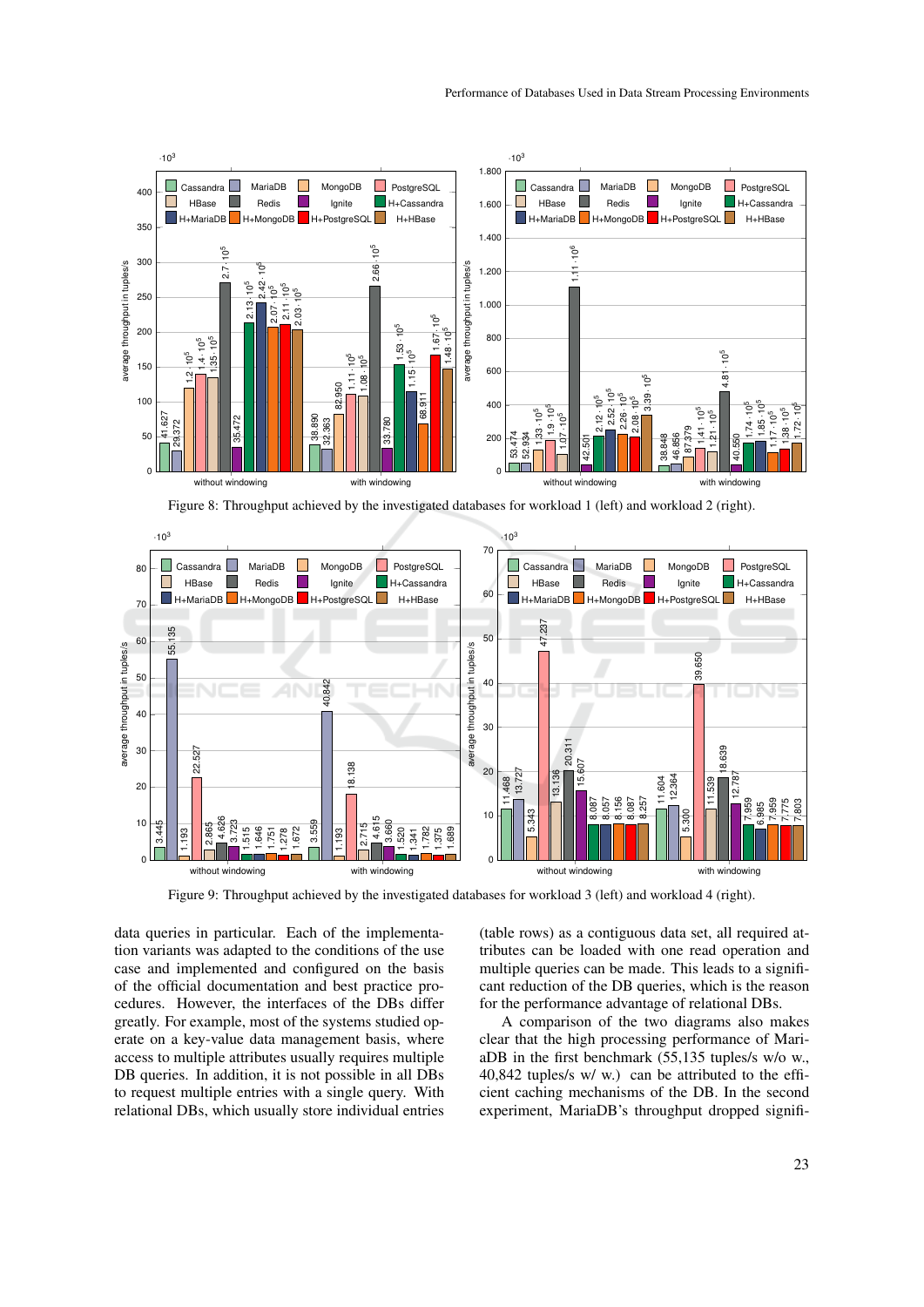cantly (13,727 tuples/s w/o w., 12,363 tuples/s w/ w.). This collapse was not visible with PostgreSQL. Quite the contrary, the DB even achieved higher throughput values for the randomized queries. A possible explanation for this is the "pg\_prewarm" module that PostgreSQL uses to refill the data cache as quickly as possible after a DB crash or restart. The module fills the cache with information even before it has been queried. This results in a significant advantage in the processing of randomized queries, even though they do not contain any duplicates.

Apart from the relational DBs, the main memoryoriented DBs Redis and Ignite performed best in terms of throughput, followed by Cassandra and HBase. MongoDB was the only DB that achieved worse throughput when used individually than when combined with Hazelcast. The use of Hazelcast does not provide significant benefits for the present use case. The additional processing steps required to load data into memory are reflected in comparatively low throughput values. Since the DBs under consideration also feature main memory-based query caches themselves, they can achieve low response times. Hazelcast's response times could be optimized by importing the entire DB into main memory at the beginning. In our setup, the caching is just done when the data is accessed. However, due to the size of the DB, this would result in a massive increase in the startup time of the system, which would be undesirable for our use case in production operation, especially during recovery after the occurrence of an error.

#### 6.5 Summary and Further Results

With regard to the benchmarks performed and the further metrics recorded (but not illustrated here), the following findings and observations can be noted:

- In the results presented, the implementation variants without windowing mostly achieved higher throughput and lower latency values. This is due to the structure of our benchmarking application. It should not be wrongly concluded from this that windowing generally slows down data processing.
- The use of Hazelcast results in higher throughput and more stable processing for write access without windowing in combination with most DBs (except PostgreSQL). This can be explained by the temporary data buffering in memory, which decouples the writing of new data from the physical fixed-memory access. However, if this effect is intended to be utilized in an exactly-once application, it is necessary to introduce safeguards that ensure proper adherence to the semantics in the event of Hazelcast failures.
- Using Hazelcast (or another in-memory data grid) as a write buffer leads to a change in DB query patterns. In some cases (see MariaDB), this can contribute to a significant increase in performance, if it results in an access pattern that is more suitable for the used DB than the one originally generated by the application logic. In contrast, PostgreSQL shows that there can be an inverse behavior, in which a DB is slowed down by Hazelcast. Consequently, whether a performance improvement can be achieved through the use of Hazelcast must always be investigated on a usecase- and access-pattern-specific basis.
- In terms of read access there were almost no advantages from using Hazelcast. The data sets used in sensor data processing are usually of small size, although they are queried en masse. Considering that Hazelcast utilized a disproportionately large amount of memory in our tests (significantly more than the size of the stored data sets and also more than Redis required), it seems more appropriate to operate the DBs under consideration without the additional caching layer and to optimize their own caching instead (with the help of appropriate hardware resources).
- MariaDB had a very low CPU load and a high network load while writing data in standalone mode. This suggests that the overhead resulting from the synchronous replication operations of the DB is the cause of the low throughput values. When combined with Hazelcast, resource utilization was more in line with the other DBs. The collection and aggregation of write operations, which are then performed in fewer DB queries (transactions), leads to significantly better performance for the DB.
- PostgreSQL exhibited even higher network utilization than MariaDB during writes. This can also be explained by the data replication, which, however, is done asynchronously and thus has less of an impact on the system's performance.
- HBase generated much greater disk usage than the other DBs studied in all experiments. PostgreSQL showed similar behavior, but only for write queries and to a lesser extent. It can therefore be assumed that the performance of these systems is more dependent on the speed of the solidstate storage used than that of the other systems, which have fewer memory accesses.
- The in-memory DB Redis showed much higher throughput values than the other DBs, especially when writing data. This illustrates the massive speed advantages resulting from the use of main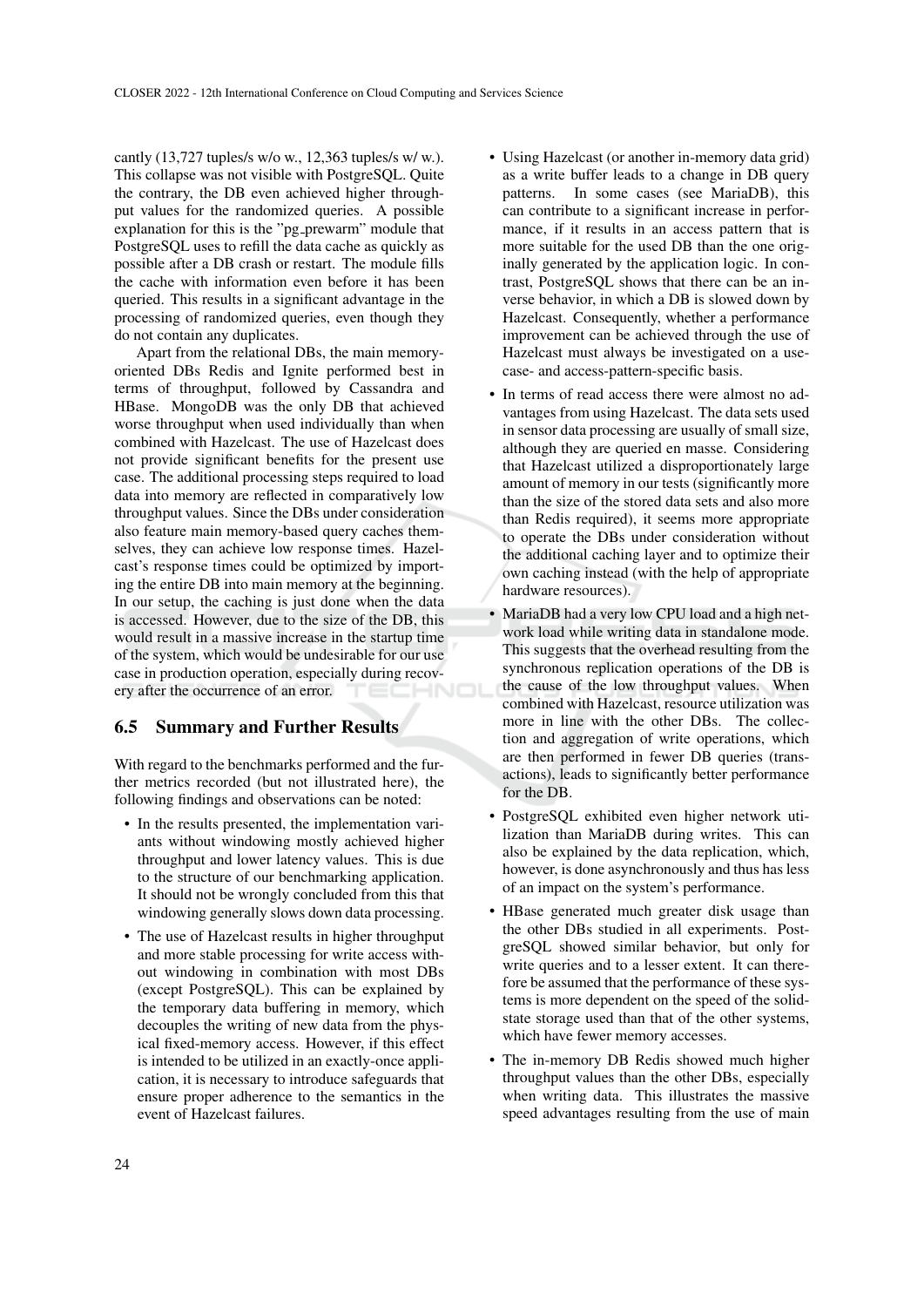memory for data processing. In the presented investigations, modern NVME SSDs were used as data storage, which achieve a comparatively high data throughput. It can be assumed that the gap between Redis and the other DBs would be much greater if classic hard disks had been used, which are still the standard storage solution in most data centers. This illustrates how important it is to build a suitable storage hierarchy of fast fixed storage and large RAM-based DB caches.

## 7 LESSONS LEARNED

While working on these topics, we were frequently challenged with various architectural design and component configuration problems that needed to be solved in order to achieve high processing performance. In the following, we present some approaches that have been helpful in this regard:

- Architecture Components: To build a highly available, fault-tolerant data stream processing architecture, we recommend the use of Apache Flink, Apache Kafka (as a buffer for incoming messages), and a DB selected according to the requirements of the use case. For ease of administration and dynamic scalability, we also recommend using Docker and Kubernetes. In order to run Kafka and Flink in a highly available manner without a single point of failure, the use of ZooKeeper is necessary.
- Move Analyses to the DSP Application: Data analysis is often performed in DBs, as they provide appropriate functions and query types for this purpose. However, SPEs are also designed to analyze large amounts of data. A higher performance can often be achieved by shifting complex analysis steps to the DSP application. This allows the engine's scheduler to work more efficiently and backpressure mechanisms to operate more effectively than when DB queries are triggered in operators, running for indefinite and varying periods of time.
- **Optimize Hardware:** Especially for applications with many random read accesses, the storage architecture should be optimized. HDDs should be replaced with fast SSDs and sufficient main memory should be provided for request caches.
- Fundamental DB Optimization: In case of DB performance problems, the classical optimization strategies should be applied first. For example, indexes should be created on regularly requested

attributes. Depending on the DB, views or continuous queries can be used for frequently requested data to ensure that the data is not just collected at the time of the incoming query.

- Data Locality: In DBs that support sharding, data distribution can often be influenced by configuration. In the (Flink) stream processing application, it is also possible to control how data streams are distributed across operators that are executed in parallel. Based on these configuration options, it is possible to install instances of the SPE and DB on the same physical machine and to distribute the data in a way that only local accesses are made (on the same server). This reduces network traffic and processing latencies.
- Reduce (Concurrent) Accesses: If high latencies occur in DB queries due to a high number of (concurrent) accesses, it is advisable to reduce the queries. Our analyses in this study and in (Weißbach et al., 2020) have shown that most DBs work more efficiently when multiple records are requested in a single query than when using individual queries for each record. One approach is to move competing queries to an upstream operator that is not executed in parallel and that serves as a data source for the downstream operators. Windowing can be used to combine the queries so that more data is requested per access. This results in a lower overhead. The use of sharding with appropriate data distribution can further ensure that the request load is distributed among different DB servers.
- Operate Multiple Database Systems: Our analyses show that the choice of the DB should be made depending on the circumstances of the particular use case. In some cases, widely differing access patterns may occur and different types of data records need to be managed. If this results in conflicting requirements and the data allows an independent administration, it can increase the overall performance of the architecture to maintain different data sets in different DB systems. This optimization step should only be taken if it is otherwise not possible to achieve sufficient performance, as it increases the complexity of the architecture.
- Replaceable DB: If several DBs are to be tested or to be integrated, it is useful to provide a central interface for data management in the software implementation, through which all queries can be handled. For each individual DB, a corresponding implementation is then made using the interface.